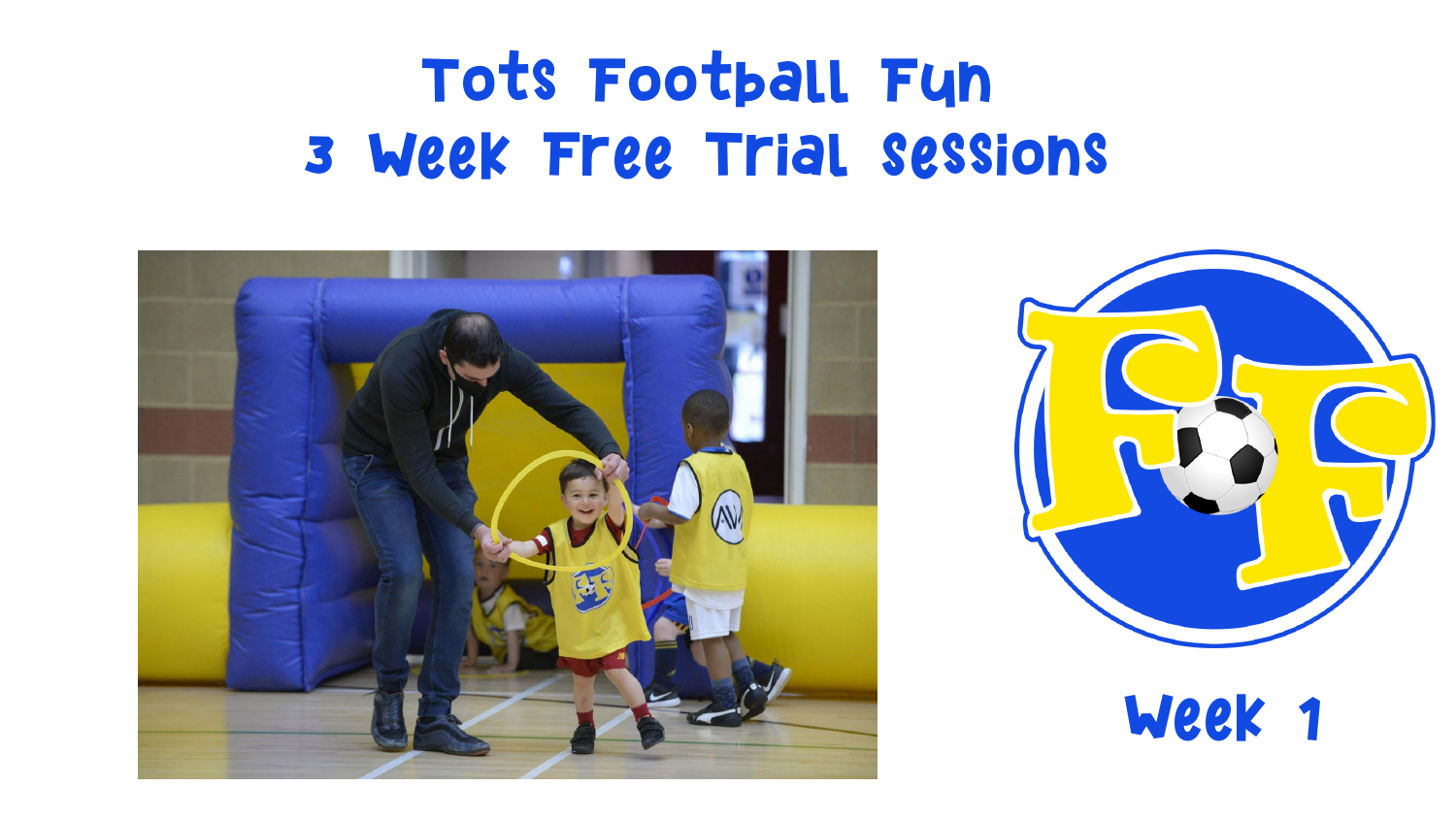

### **SESSION: COLOURED CIRCLES**

**SET UP: Everybody has a ball each. Place agility rings on the floor, spread across the pitch.**

### **ACTIVITY:**

**Children dribble to a circle and do three toe-taps and count 'one-two-three'.** 

**Advance to giving each child a colour that they must go to each time.**

**Advance to changing the task to other types of touches.**

**Advance to children standing inside the circle, lifting it over their heads and placing it back on the floor.**

### **EQUIPMENT NEEDED:**



**WHAT IF? Children go to the wrong colour? That's ok – just show them where to go next.**

**HOW TO IMPRESS PARENTS: Ask the children if they can name all the different coloured rings.**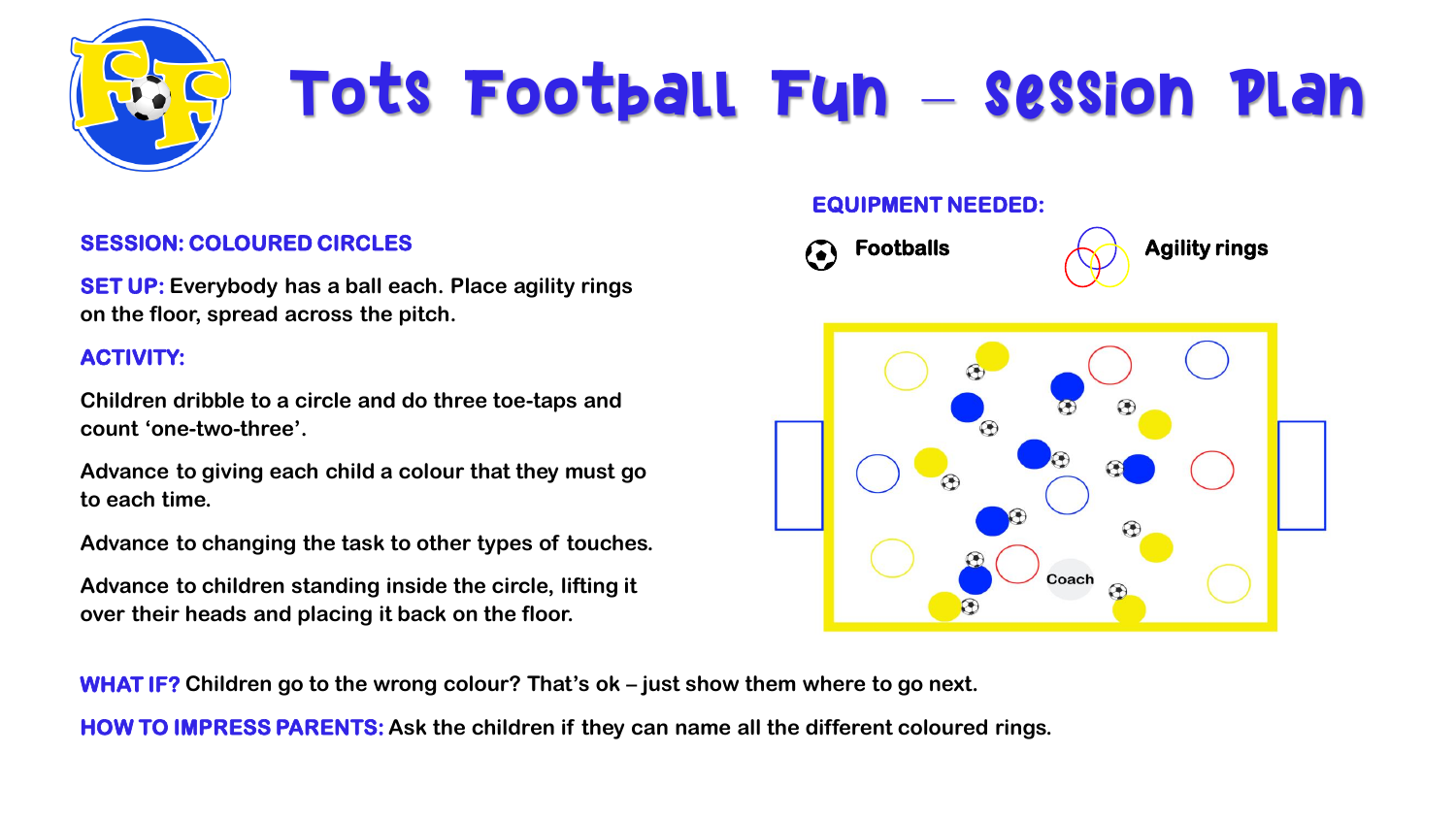

### **SESSION: HEAD, SHOULDERS, KNEES & GOAL**

**SET UP: Everybody has a ball each.** 

### **ACTIVITY:**

**Children follow the coach's commands, starting with the ball in their hands and placing it on the body part the coach says.** 

**When the coach says GOAL the children all throw or roll the ball into the goal.** 

**Now the children place the ball on the floor, when the coach says a body part, they now place that body part on the ball.** 

**When the coach says GOAL the children kick the ball into the goal.** 

**WHAT IF? The children don't know where to put the ball? Do the activity alongside them and show them.**

**HOW TO IMPRESS PARENTS: Get the children saying the body parts with you.** 

### **EQUIPMENT NEEDED:**



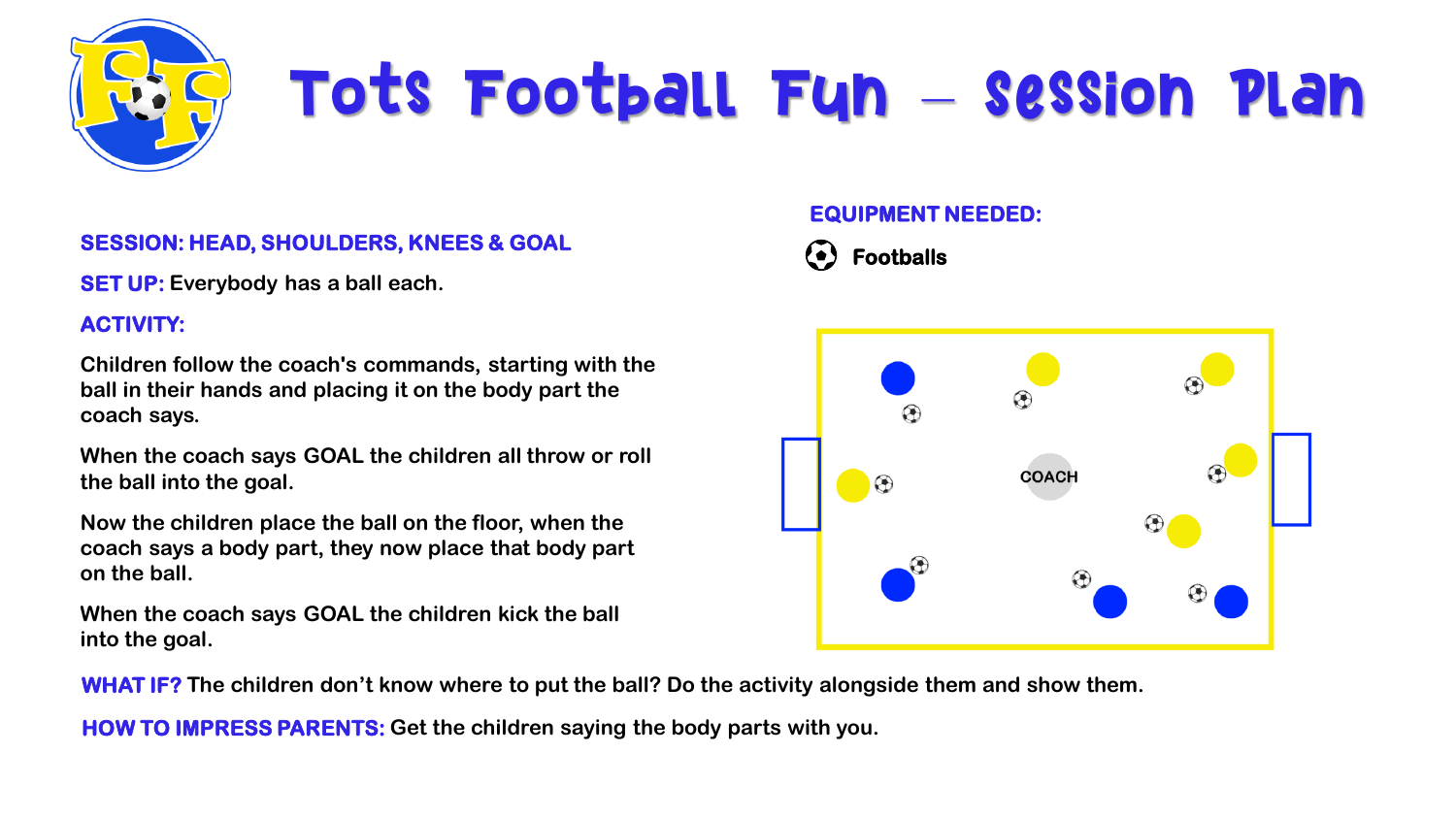## Tots Football Fun 3 Week Free Trial Sessions



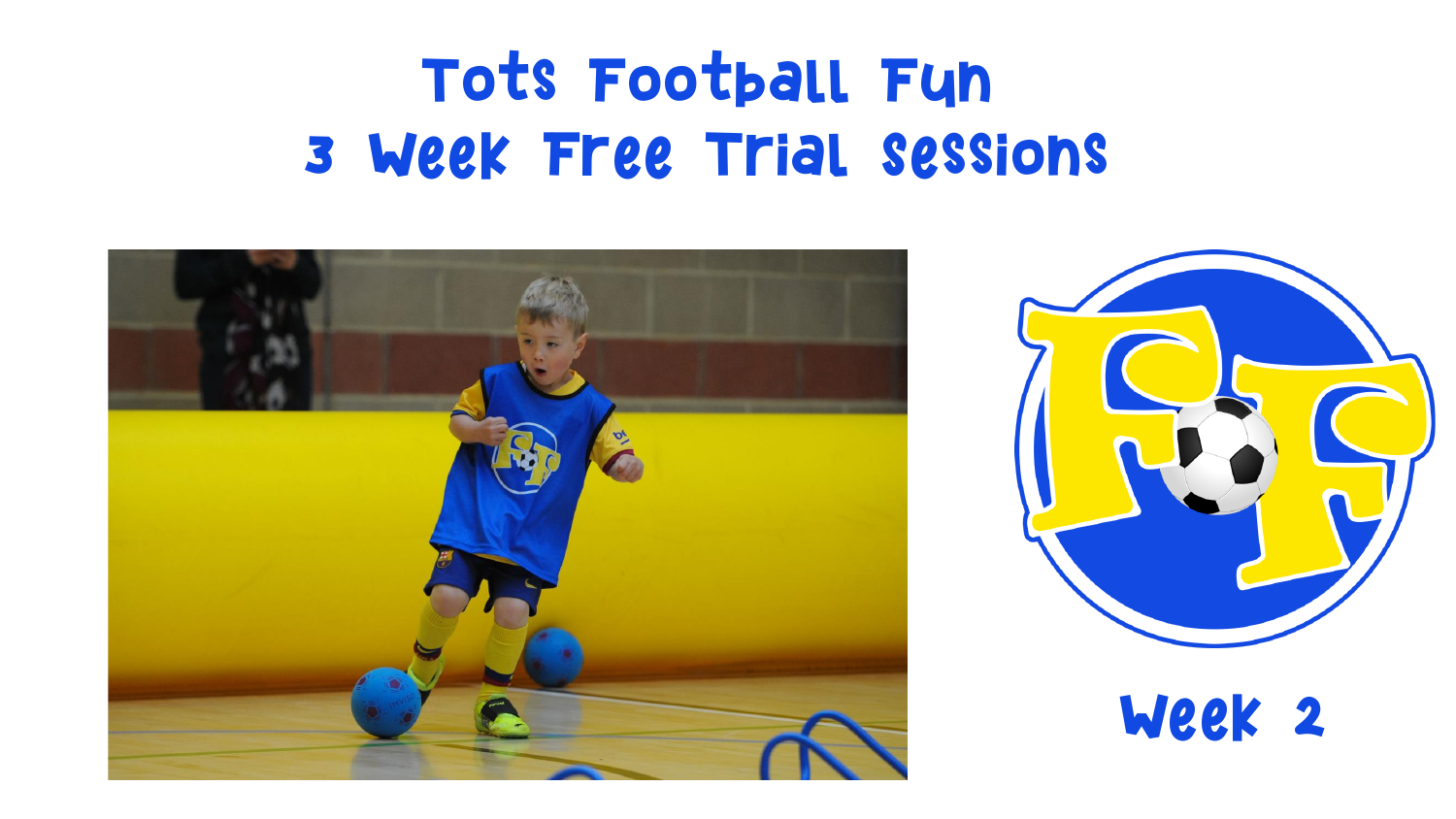

### **SESSION: CARS**

**SET UP:**

**Everybody has a cone & a ball each.**

### **ACTIVITY:**

**Children must hold their cone like a steering wheel and complete the following challenges:** 

- **Use your steering wheel to change direction whilst dribbling your ball**
- **Red light: place your foot on top of the ball & stop!**
- **Orange light: jump up & down on the spot ready to go again**
- **Green light: Go! Dribble around the pitch**

**WHAT IF? The children forget their ball? Remind them to use 'little kicks' to dribble and demonstrate how.** 

**HOW TO IMPRESS PARENTS: Explain the meaning of the 3 traffic light colors and then ask the children to tell you what each one means.** 

### **EQUIPMENT NEEDED:**



**Sponge footballs Cones** 

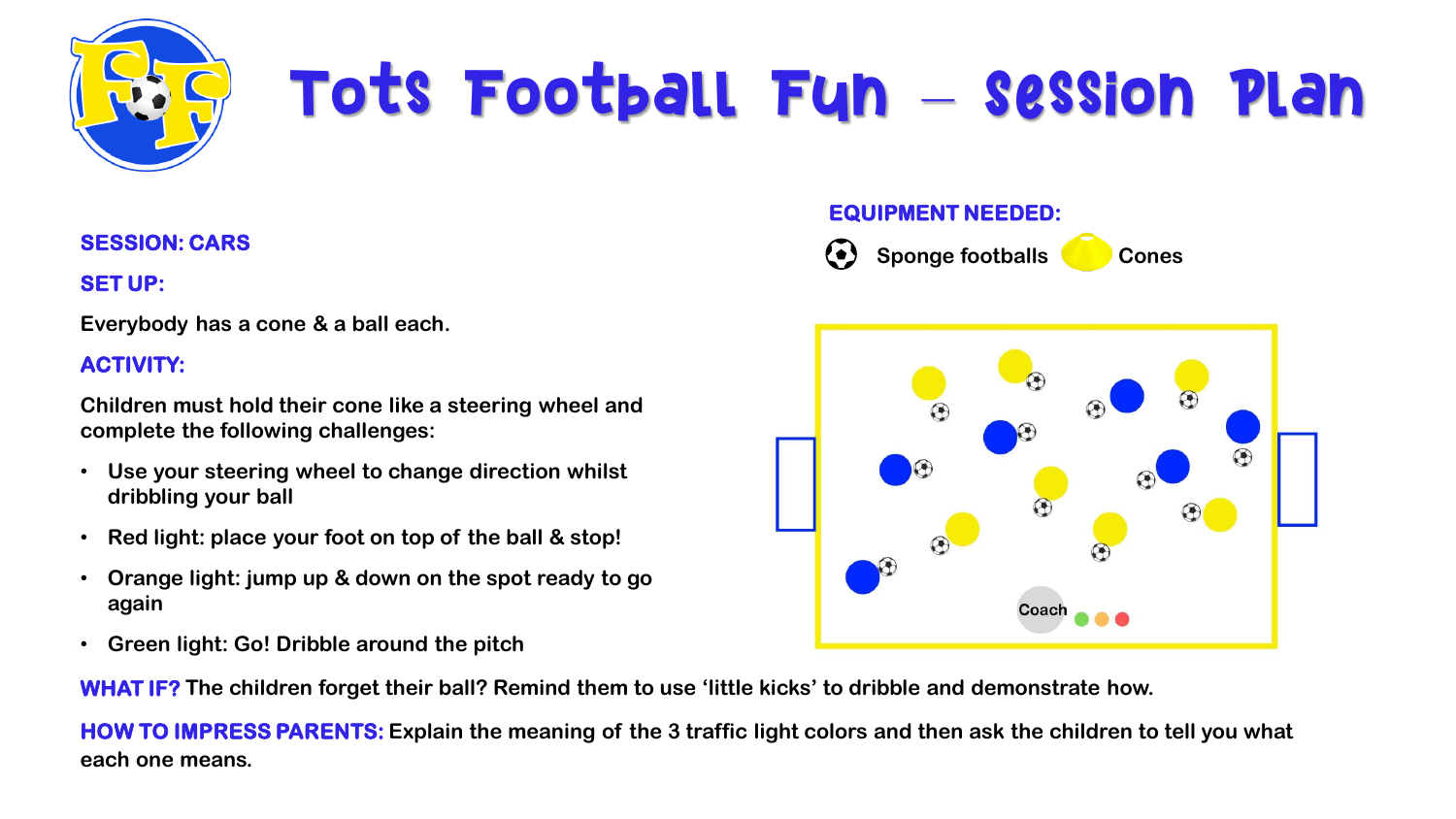

### **SESSION: UNDER THE HURDLES**

**SET UP: Everyone has a ball, scatter hurdles inside the pitch.**

### **ACTIVITY:**

**Children start with the ball in their hands, they must carry it while stepping over a hurdle. Then they must jump over the hurdles.** 

**Children then roll the ball under the hurdle and jump/step over the hurdle to collect the ball at the other side.** 

**Lastly the children kick the ball under the hurdle and jump/step over the hurdle to collect the ball at the other side and then go & score a goal.** 

**WHAT IF? The children fall over the hurdle? Encourage parents to help children over the hurdles to begin with.** 

**HOW TO IMPRESS PARENTS: Sit children down and show them a hurdle, get them to say the word hurdle out loud.** 

### **EQUIPMENT NEEDED:**



**(\*)** Sponge footballs V Hurdles

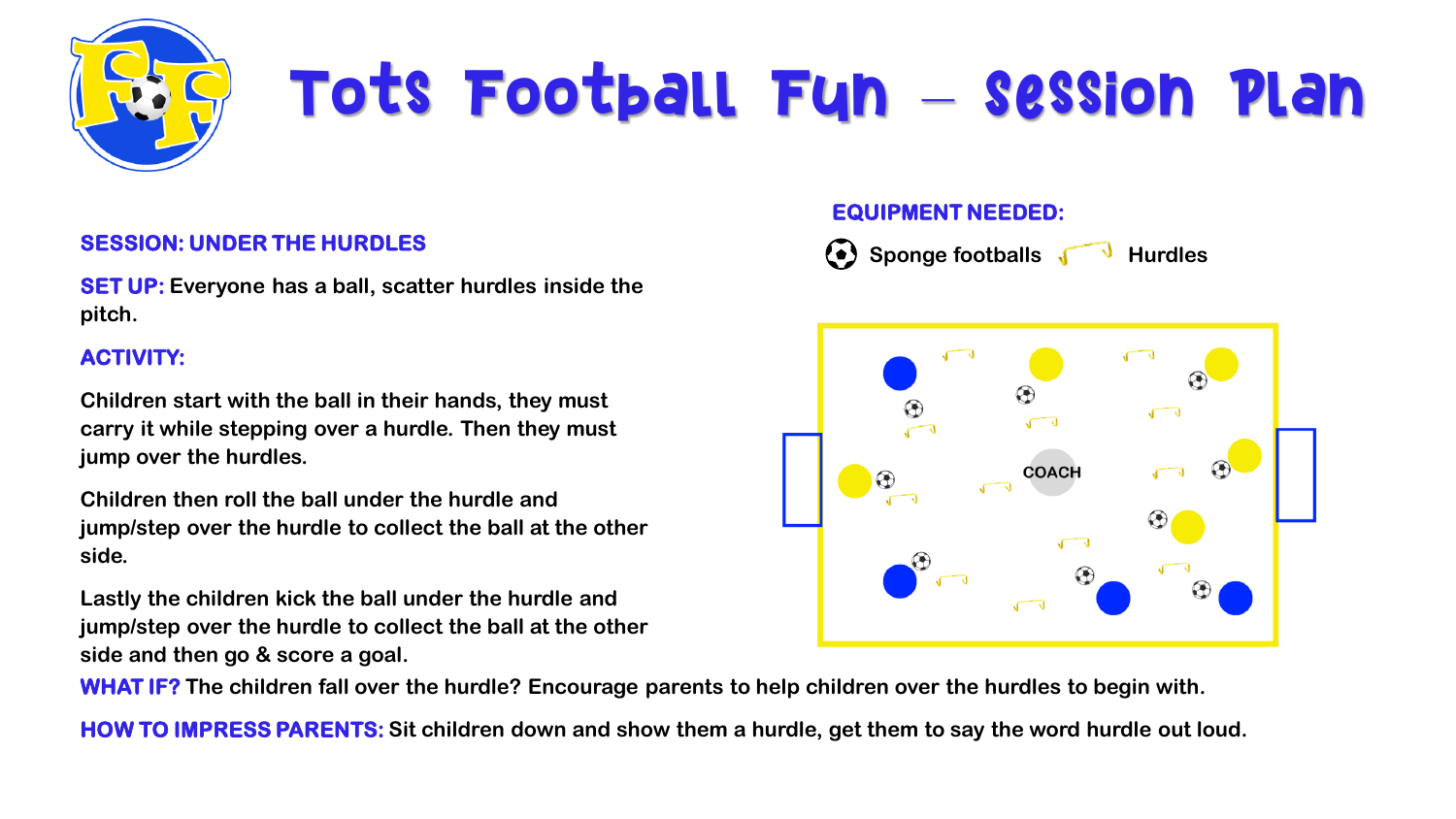## Tots Football Fun 3 Week Free Trial Sessions



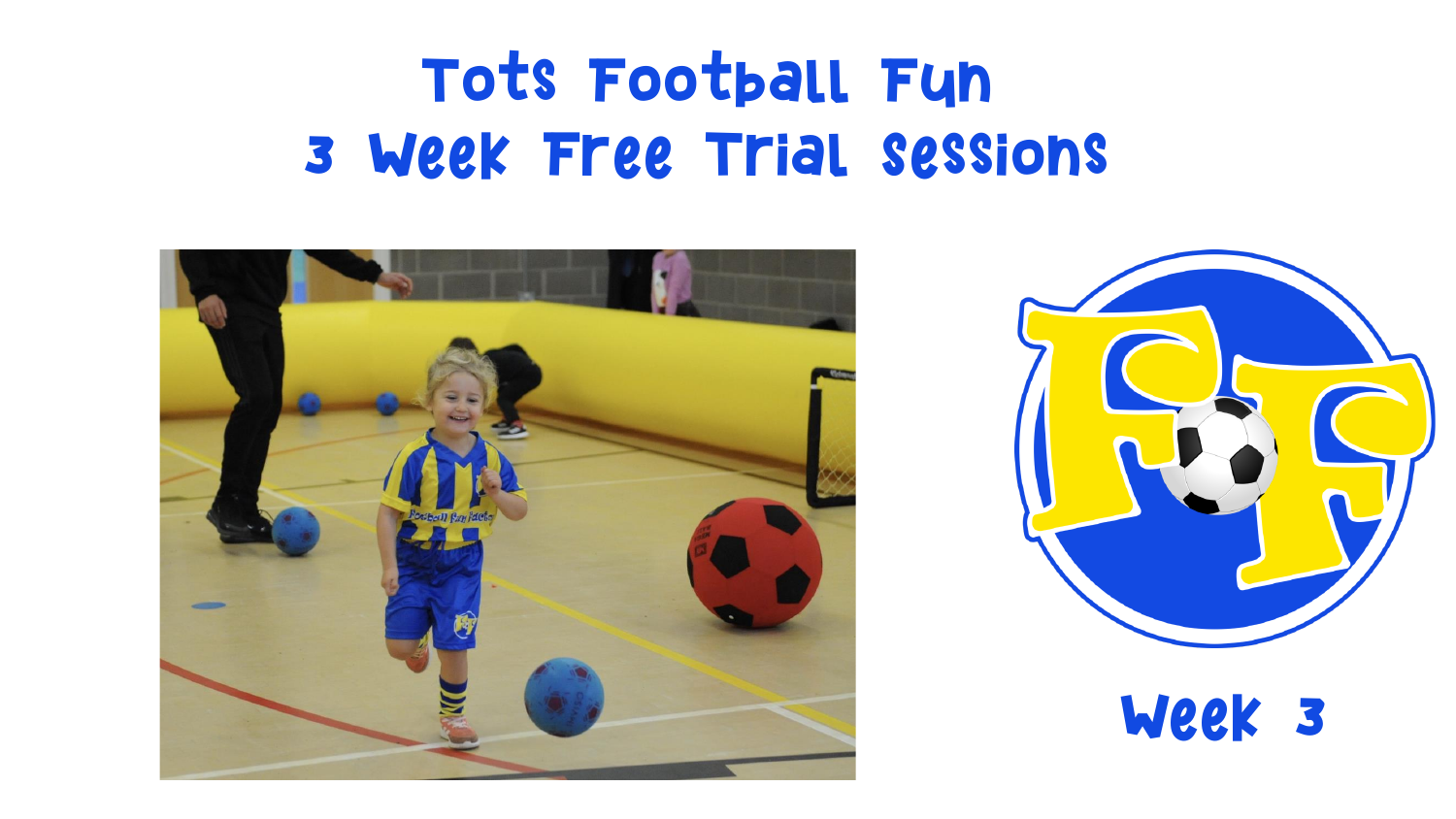

### **SESSION: PARENT FETCH**

**SET UP:**

**Every child has a ball each.**

### **ACTIVITY:**

**The children stand inside the inflatable pitch with their parent sat or stood outside of the pitch. Set the following tasks for the child and their parent:**

- **- Child and parent throw and catch the ball.**
- **- Parent throws ball into the pitch and child collects and returns with their hands.**
- **- Parent throws ball into the pitch and child uses little kicks to return the ball.**
- **- Parent throws ball into the pitch and child runs to the ball and scores a goal. Before return the ball to their parent.**

**EQUIPMENT NEEDED:**

**Sponge footballs**



**WHAT IF? Children don't return to their parent. Point them out and encourage the child to run over to their parent.**

**HOW TO IMPRESS PARENTS: Commentate on the children's progress and encourage goal celebrations.**